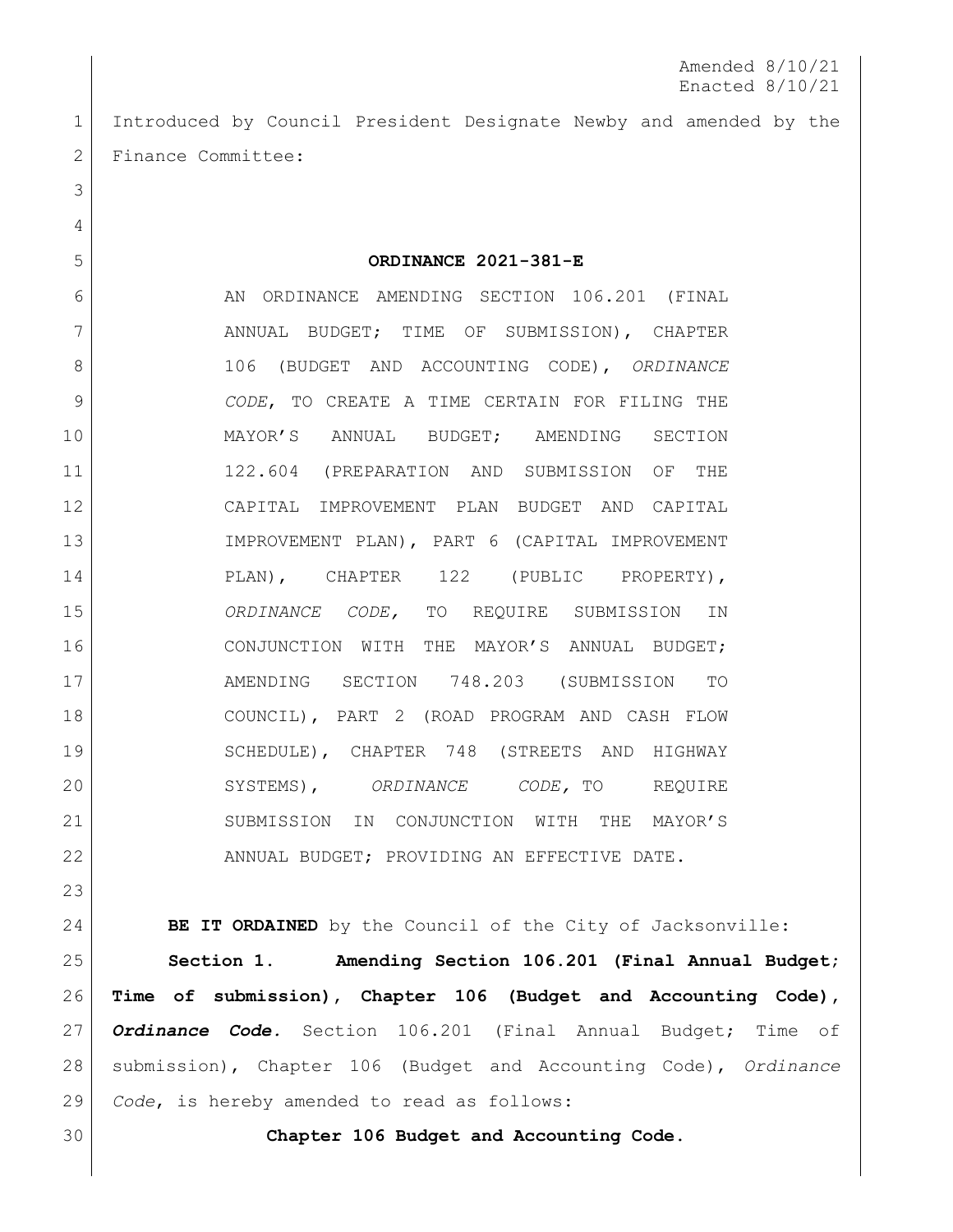**\* \* \***

**Sec. 106.201. – Final Annual Budget; Time of submission.**

 (a)The Mayor shall submit the final annual budget proposal for 4 the general government to the Council by filing a copy with Legislative Services prior to the first City Council 6 Committee meeting in July. no later than July 15, unless July 7 15 falls on a weekend day or national holiday, then the **filing shall occur the first business day thereafter.** The annual budget proposal shall be accompanied by the Mayor's 10 budget message, by a proposed budget ordinance and by the capital improvement plan, capital improvement plan budget, a current debt schedule including amounts outstanding and 13 amortization schedules for all City debt outstanding, and a projection of forecasted General Fund revenues and expenditures for the four years immediately following the succeeding year's budget proposal. The forecasted General Fund/General Service District expenditures shall include actual calculations of projected debt services on current outstanding bonds and banking fund both as to the General Fund/General Service District and as to the Enterprise funds and funds supported by the General Fund/General Service 22 District so that the impact of the debt retirements and variances in amortization schedules are evident. The Mayor shall comment on the anticipated future problems and opportunities facing the City of Jacksonville that surfaces from these projections. In the event that the proposed capital improvement plan budget proposes that any project be funded with borrowed funds, then such budget shall be accompanied by a document disclosing all unrestricted funds in excess of \$50,000 available for the requested use without a waiver of any code provision restricting the use of such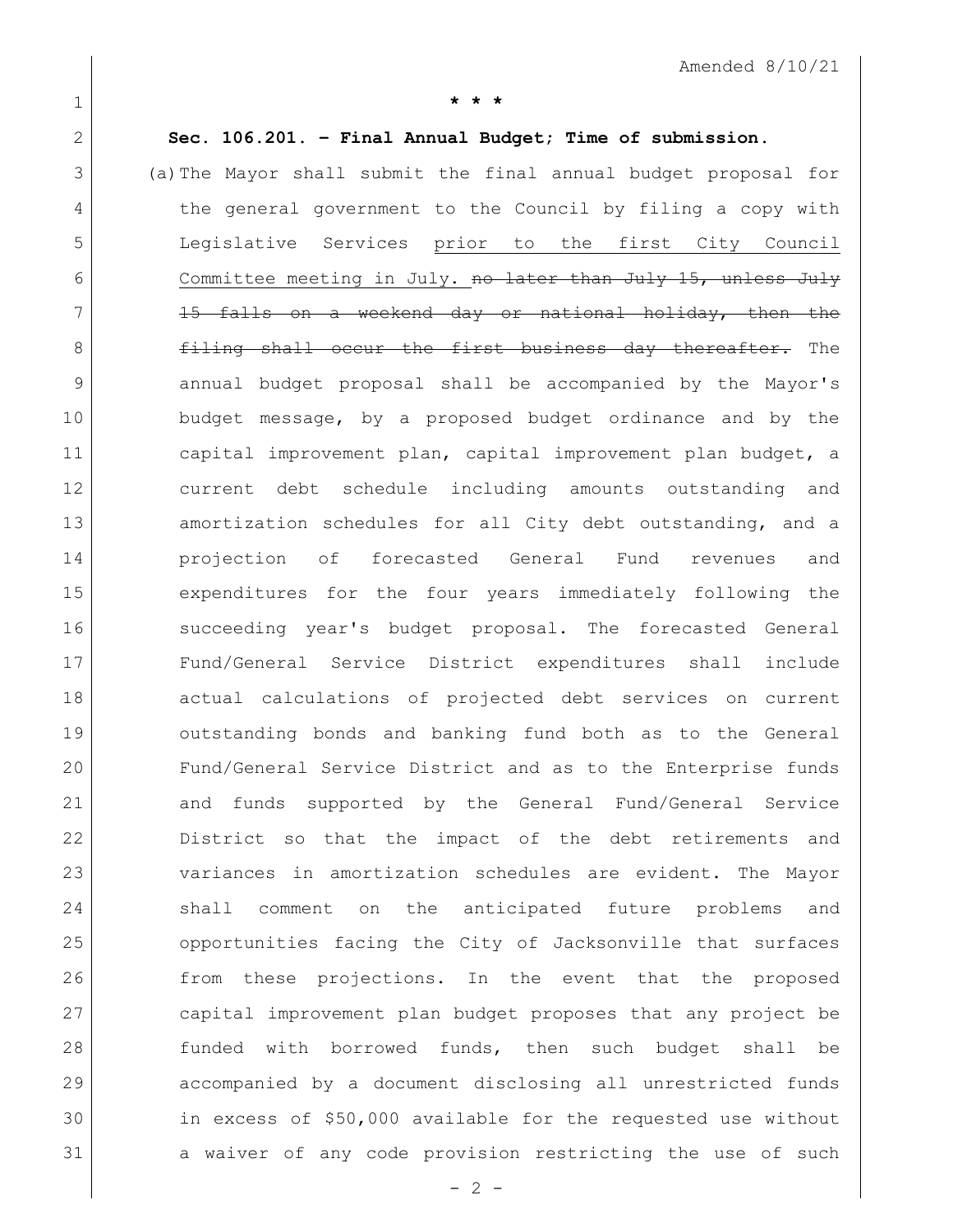|             | Amended $8/10/21$                                                  |
|-------------|--------------------------------------------------------------------|
| $\mathbf 1$ | funds.                                                             |
| 2           | * * *                                                              |
| 3           | Section 2. Amending Section 122.604 (Preparation and submission    |
| 4           | of the Capital Improvement Plan Budget and Capital Improvement     |
| 5           | Plan), Ordinance Code. Section 122.604 (Preparation and submission |
| 6           | of the Capital Improvement Plan Budget and Capital Improvement     |
| 7           | Plan), Part 6 (Capital Improvement Plan), Chapter 122 (Public      |
| 8           | Property), Ordinance Code, is hereby amended to read as follows:   |
| 9           | CHAPTER 122. PUBLIC PROPERTY                                       |
| 10          | * * *                                                              |
| 11          | PART 6. CAPITAL IMPROVEMENT PLAN                                   |
| 12          | * * *                                                              |
| 13          | Sec. 122.604. - Preparation and submission of the Capital          |
| 14          | Improvement Plan Budget and Capital Improvement Plan.              |
| 15          | On or before January 15 of each year, the Department of            |
| 16          | Finance and Administration, the Department of Planning and         |
| 17          | Development and the Department of Public Works shall meet          |
| 18          | with all departments, agencies and commissions of the City         |
| 19          | to develop a proposed Capital Improvement Plan Budget for          |
| 20          | succeeding fiscal year and a proposed Capital<br>the               |
| 21          | Improvement Plan.<br>Input from each of the six Citizen            |
| 22          | Planning Advisory Committees (CPACs) shall be requested and        |
| 23          | considered when developing the proposed Capital Improvement        |
| 24          | Plan. The proposed Capital Improvement Plan shall include a        |
| 25          | priority system developed by the Department of Finance and         |
| 26          | Administration. The Mayor shall submit the proposed Capital        |
| 27          | Plan<br>Budget and the<br>Improvement<br>proposed Capital          |
| 28          | Improvement Plan to the City Council on or before July 15          |
| 29          | of each year. in conjunction with the submission of the            |
| 30          | annual budget.                                                     |
| 31          | $\star$<br>$\star$ $\star$                                         |

- 3 -